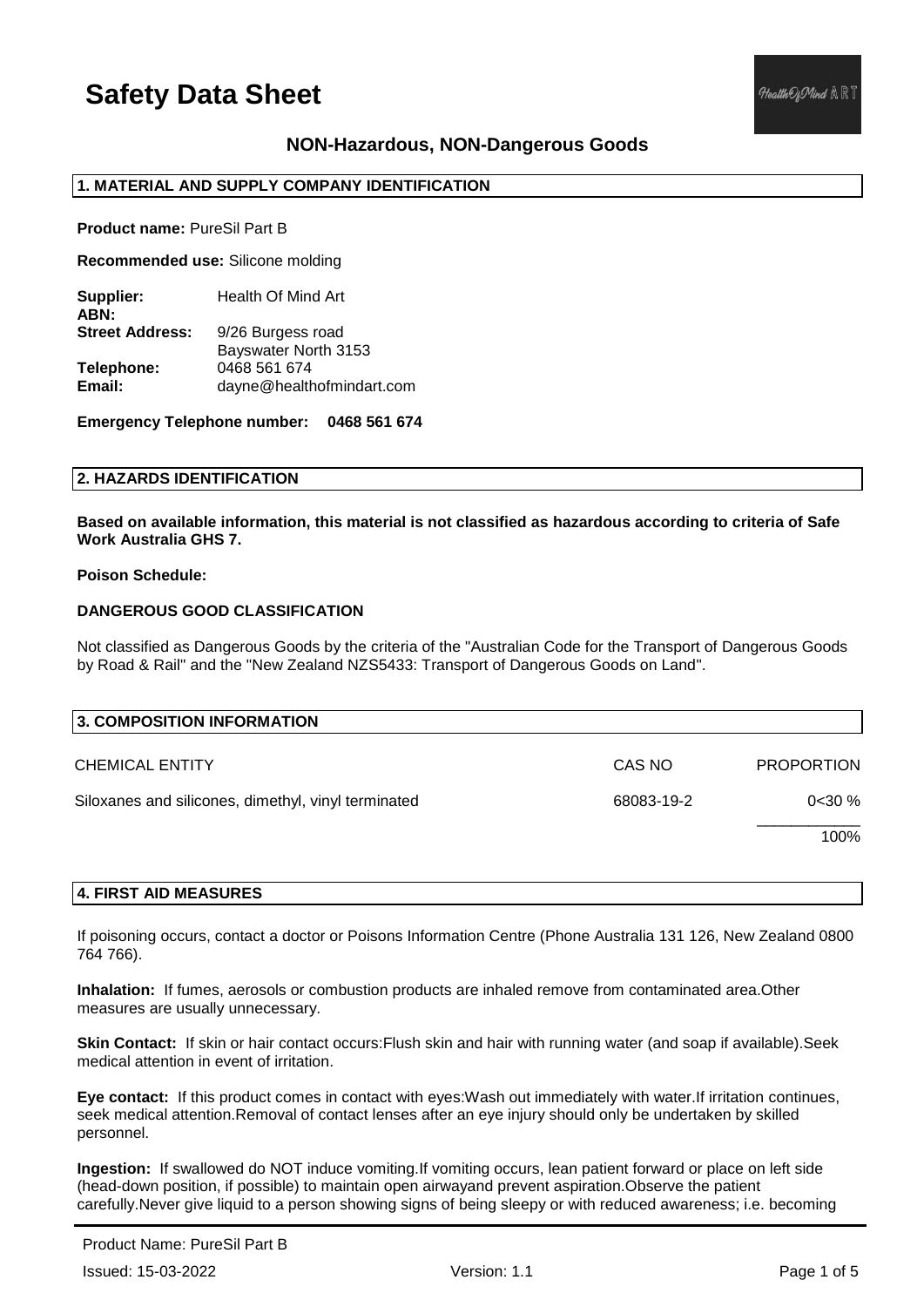unconscious.Give water to rinse out mouth, then provide liquid slowly and as much as casualty can comfortably drink.Seek medical advice.

**PPE for First Aiders:** Wear gloves, apron, safety glasses. Available information suggests that gloves made from should be suitable for intermittent contact. However, due to variations in glove construction and local conditions, the user should make a final assessment. Always wash hands before smoking, eating, drinking or using the toilet. Wash contaminated clothing and other protective equipment before storing or re-using.

**Notes to physician:** Treat symptomatically. Treat symptomatically.

## **5. FIRE FIGHTING MEASURES**

**Hazchem Code:** Not applicable.

**Suitable extinguishing media:** If material is involved in a fire use water fog (or if unavailable fine water spray), alcohol resistant foam, standard foam, dry agent (carbon dioxide, dry chemical powder).

**Specific hazards:** Non-combustible material.

**Fire fighting further advice:** Not combustible, however following evaporation of aqueous component residual material can burn if ignited.

## **6. ACCIDENTAL RELEASE MEASURES**

### **SMALL SPILLS**

Wear protective equipment to prevent skin and eye contamination. Avoid inhalation of vapours or dust. Wipe up with absorbent (clean rag or paper towels). Collect and seal in properly labelled containers or drums for disposal.

### **LARGE SPILLS**

Clear area of all unprotected personnel. Slippery when spilt. Avoid accidents, clean up immediately. Wear protective equipment to prevent skin and eye contamination and the inhalation of vapours. Work up wind or increase ventilation. Contain - prevent run off into drains and waterways. Use absorbent (soil, sand or other inert material). Collect and seal in properly labelled containers or drums for disposal. If contamination of crops, sewers or waterways has occurred advise local emergency services.

### **Dangerous Goods - Initial Emergency Response Guide No:** Not applicable

### **7. HANDLING AND STORAGE**

**Handling:** Avoid eye contact and repeated or prolonged skin contact. Avoid inhalation of vapour, mist or aerosols.

**Storage:** Store in a cool, dry, well-ventilated place and out of direct sunlight. Store away from foodstuffs. Store away from incompatible materials described in Section 10. Store away from sources of heat and/or ignition. Keep container standing upright. Keep containers closed when not in use - check regularly for leaks.

## **8. EXPOSURE CONTROLS / PERSONAL PROTECTION**

**National occupational exposure limits:** No value assigned for this specific material by Safe Work Australia.

**Biological Limit Values:** As per the "National Model Regulations for the Control of Workplace Hazardous Substances (Safe Work Australia)" the ingredients in this material do not have a Biological Limit Allocated.

**Engineering Measures:** Natural ventilation should be adequate under normal use conditions.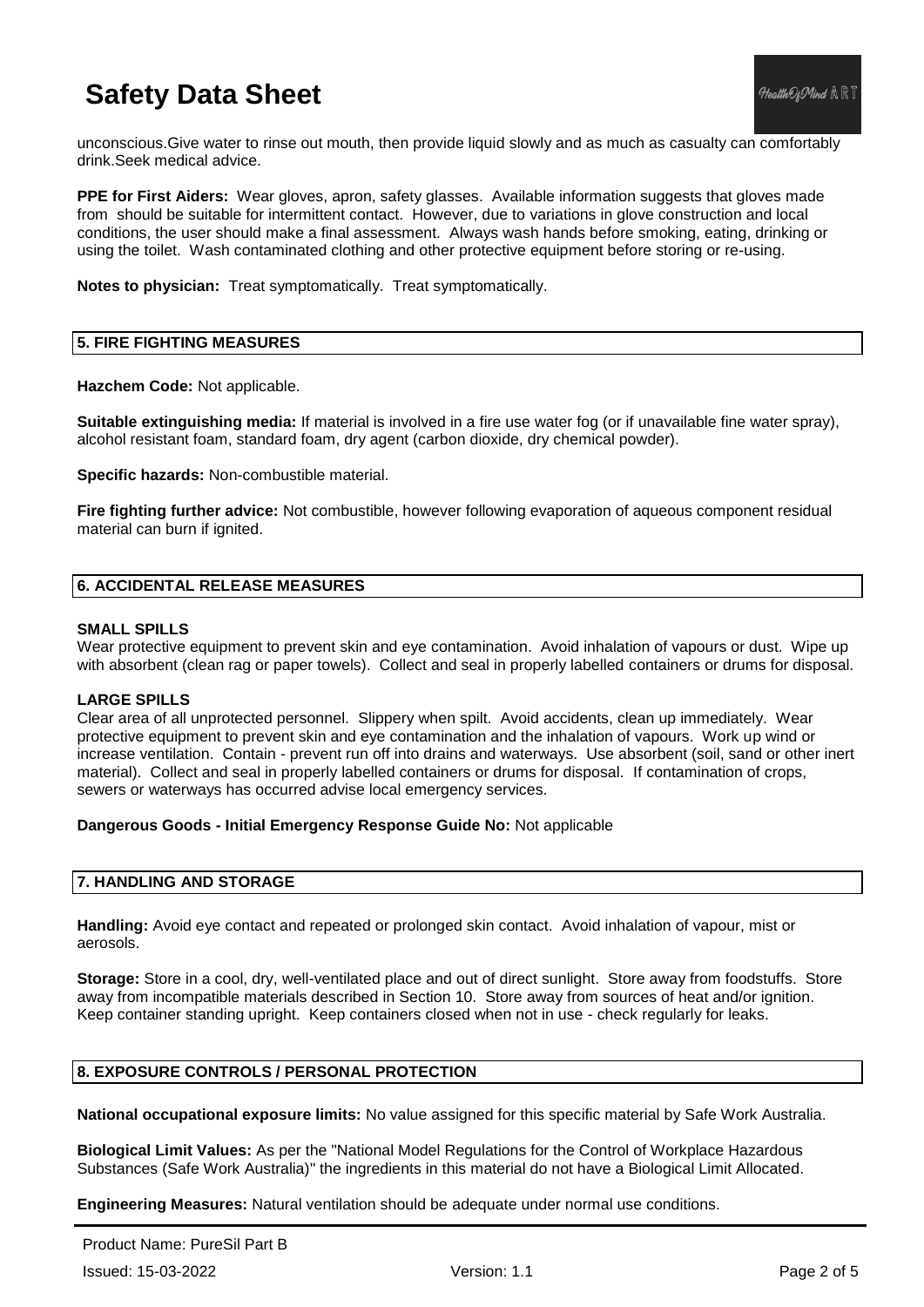**Personal Protection Equipment:** GLOVES, APRON, SAFETY GLASSES.



Personal protective equipment (PPE) must be suitable for the nature of the work and any hazard associated with the work as identified by the risk assessment conducted.

When handling individual retail packs no personal protection equipment is required.

Wear gloves, apron, safety glasses. Available information suggests that gloves made from should be suitable for intermittent contact. However, due to variations in glove construction and local conditions, the user should make a final assessment. Always wash hands before smoking, eating, drinking or using the toilet. Wash contaminated clothing and other protective equipment before storing or re-using.

**Hygiene measures:** Keep away from food, drink and animal feeding stuffs. When using do not eat, drink or smoke. Wash hands prior to eating, drinking or smoking. Avoid contact with clothing. Avoid eye contact and repeated or prolonged skin contact. Avoid inhalation of vapour, mist or aerosols. Ensure that eyewash stations and safety showers are close to the workstation location.

## **9. PHYSICAL AND CHEMICAL PROPERTIES**

| Form:   | <b>Liquid Suspension</b> |
|---------|--------------------------|
| Colour: | Clear to white           |
| Odour:  | low silicone odour       |

**Solubility:** Insoluble in water **Specific Gravity:** 1.1 **Density:** 1.1 Autoignition Temperature (°C): >400 **Viscosity:** approx 2500

(Typical values only - consult specification sheet)  $N Av = Not available$ . N App = Not applicable

### **10. STABILITY AND REACTIVITY**

**Chemical stability:** This material is thermally stable when stored and used as directed.

**Conditions to avoid:** Elevated temperatures and sources of ignition.

**Incompatible materials:** Oxidising agents.

**Hazardous decomposition products:** Oxides of carbon and nitrogen, smoke and other toxic fumes.

**Hazardous reactions:** No known hazardous reactions.

## **11. TOXICOLOGICAL INFORMATION**

No adverse health effects expected if the product is handled in accordance with this Safety Data Sheet and the product label. Symptoms or effects that may arise if the product is mishandled and overexposure occurs are: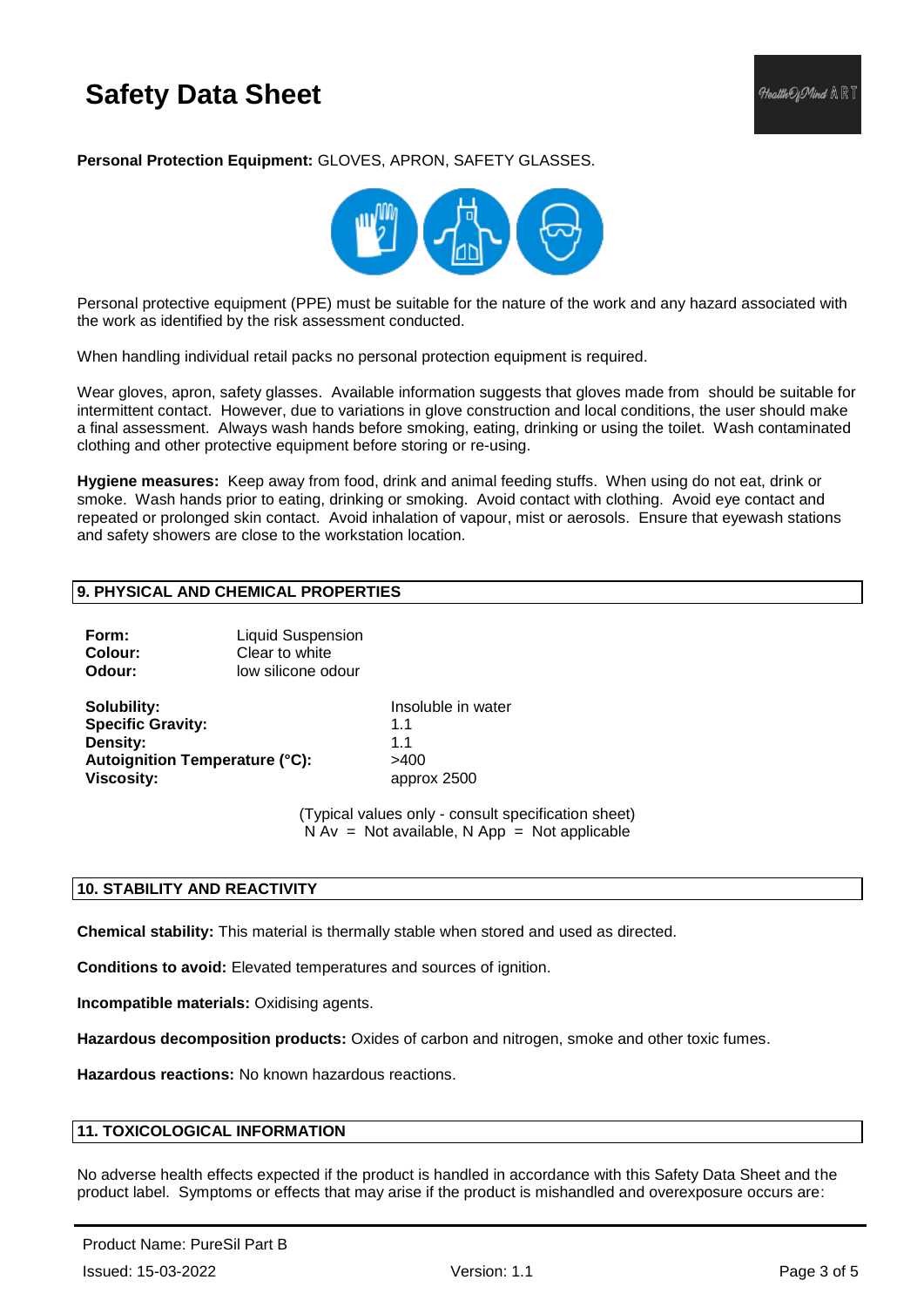**Inhalation:** Material may be an irritant to mucous membranes and respiratory tract.

**Skin contact:** Contact with skin may result in irritation.

**Ingestion:** Swallowing can result in nausea, vomiting and irritation of the gastrointestinal tract.

**Eye contact:** May be an eye irritant.

## **Acute toxicity**

**Inhalation:** This material has been classified as not hazardous for acute inhalation exposure. Acute toxicity estimate (based on ingredients):  $LC_{50} > 20.0$  mg/L for vapours or  $LC_{50} > 5.0$  mg/L for dust and mist.

**Skin contact:** This material has been classified as not hazardous for acute dermal exposure. Acute toxicity estimate (based on ingredients):  $LD_{50} > 2,000$  mg/Kg bw

**Ingestion:** This material has been classified as not hazardous for acute ingestion exposure. Acute toxicity estimate (based on ingredients):  $LD_{50} > 2,000$  mg/Kg bw

**Corrosion/Irritancy:** Eye: this material has been classified as not corrosive or irritating to eyes. Skin: this material has been classified as not corrosive or irritating to skin.

**Sensitisation:** Inhalation: this material has been classified as not a respiratory sensitiser. Skin: this material has been classified as not a skin sensitiser.

**Aspiration hazard:** This material has been classified as not an aspiration hazard.

**Specific target organ toxicity (single exposure):** This material has been classified as not a specific hazard to target organs by a single exposure.

### **Chronic Toxicity**

**Mutagenicity:** This material has been classified as not a mutagen.

**Carcinogenicity:** This material has been classified as not a carcinogen.

**Reproductive toxicity (including via lactation):** This material has been classified as not a reproductive toxicant.

**Specific target organ toxicity (repeat exposure):** This material has been classified as not a specific hazard to target organs by repeat exposure.

## **12. ECOLOGICAL INFORMATION**

Avoid contaminating waterways.

**Acute aquatic hazard:** This material has been classified as not hazardous for acute aquatic exposure. Acute toxicity estimate (based on ingredients): > 100 mg/L

**Long-term aquatic hazard:** This material has been classified as not hazardous for chronic aquatic exposure. Non-rapidly or rapidly degradable substance for which there are adequate chronic toxicity data available OR in the absence of chronic toxicity data, Acute toxicity estimate (based on ingredients): >100 mg/L, where the substance is not rapidly degradable and/or BCF  $<$  500 and/or log  $K_{ow}$   $<$  4.

**Ecotoxicity:** No information available.

**Persistence and degradability:** No information available.